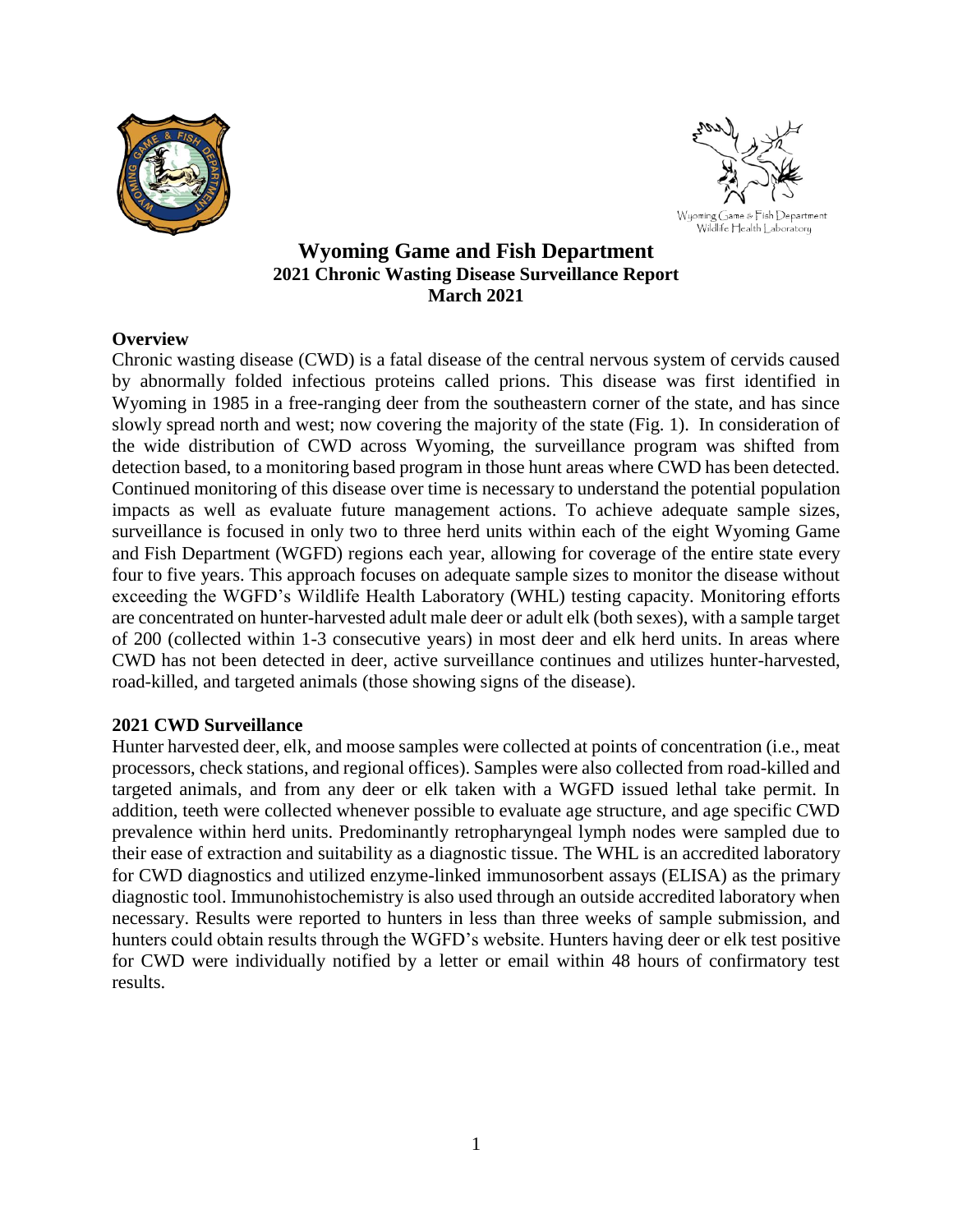# **Wyoming Distribution of Chronic Wasting Disease: All Species**



*Fig. 1. Statewide CWD distribution as of 01/01/2022*

#### **2021 Results and Discussion**

A total of 6,884 deer, elk, and moose samples were analyzed for CWD by the WHL, with 839 being CWD positive. This total includes samples from all surveillance categories (hunter-harvest, targeted, and road-killed), all age classes, as well as all CWD positive results (Table 1). Total samples received and testing outcomes are further broken down in Table 2, which outlines samples received from hunter-harvest adult (>2 years old) male deer, and adult elk and moose (both sexes). Data in Table 2 are used to determine prevalence estimates used throughout this report.

The 2021 surveillance effort identified four new CWD positive deer hunt areas (HA): HA 109 near Cody, HA 138 South of Pinedale, HA 144 along the Wyoming Range, and HA 148 South of Yellowstone National Park (Fig. 2). Chronic wasting disease was also documented for the first time in five elk HAs: HA 36, NW of Buffalo, HA 41 East of Basin, HA 98 East of Big Piney, HA 113 SE of Wright, and HA 129 which encompasses areas around Gillette, Sheridan and Kaycee, WY (Fig. 3).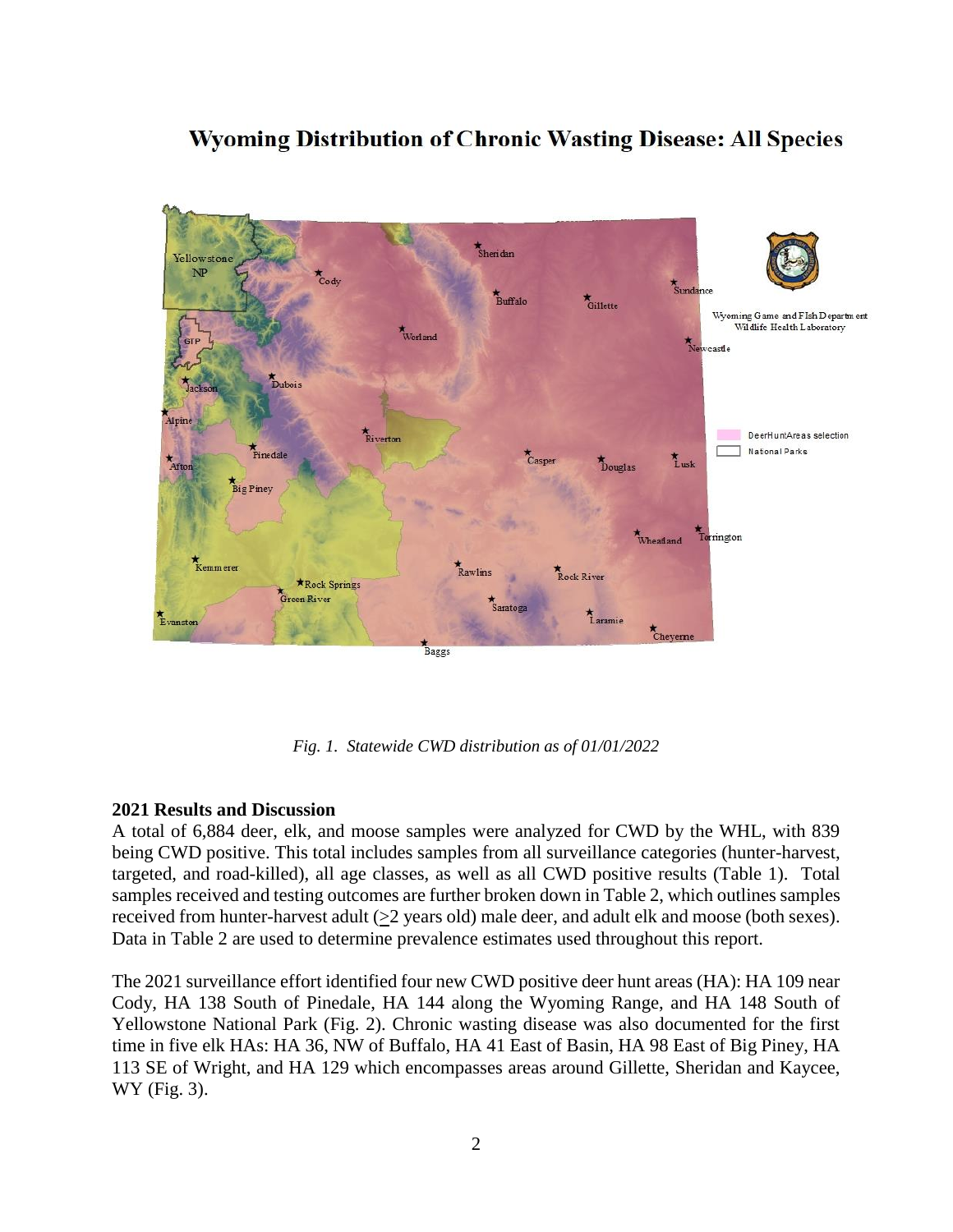| <b>Surveillance</b> | <b>Mule Deer</b> |                   | White-tailed<br><b>Deer</b> |                   | Elk          |                   | <b>Moose</b> |                   | <b>Total</b> |                   |
|---------------------|------------------|-------------------|-----------------------------|-------------------|--------------|-------------------|--------------|-------------------|--------------|-------------------|
| Category            | <b>Total</b>     | <b>CWD</b><br>Pos | <b>Total</b>                | <b>CWD</b><br>Pos | <b>Total</b> | <b>CWD</b><br>Pos | <b>Total</b> | <b>CWD</b><br>Pos | Total        | <b>CWD</b><br>Pos |
| Hunter-harvest      | 2,340            | 329               | 1,491                       | 259               | 1,973        | 35                | 58           |                   | 5,862        | 623               |
| Targeted            | 233              | 113               | 87                          | 27                | 77           | $\mathbf Q$       | 23           | $\Omega$          | 420          | 149               |
| Road-kill           | 399              | 48                | 81                          | 10                | 106          | Q                 | 16           |                   | 602          | 67                |
| <b>Total</b>        | 2,972            | 490               | .659                        | 296               | 2,156        | 53                | 97           |                   | 6.884        | 839               |

*Table 1. 2021 CWD surveillance totals by species and category*

*Table 2. Distribution of hunter-harvest samples from adults and proportion of positives according to species*

| <b>Adult Male Mule</b><br>Deer |                                      | <b>Adult Male White-</b><br><b>Tailed Deer</b> |                | <b>Adult Elk</b> |         | <b>Adult Moose</b> |                | <b>Total</b> |                |
|--------------------------------|--------------------------------------|------------------------------------------------|----------------|------------------|---------|--------------------|----------------|--------------|----------------|
| Total                          | $\mathbb{C}\mathbf{W}\mathbf{D}$ Pos | Total                                          | <b>CWD Pos</b> | Total            | CWD Pos | <b>Total</b>       | <b>CWD Pos</b> | <b>Total</b> | <b>CWD Pos</b> |
| .782                           | 282                                  | 728                                            | .58            | 630              | 32      | 56                 |                | 4196         | 472            |

*.*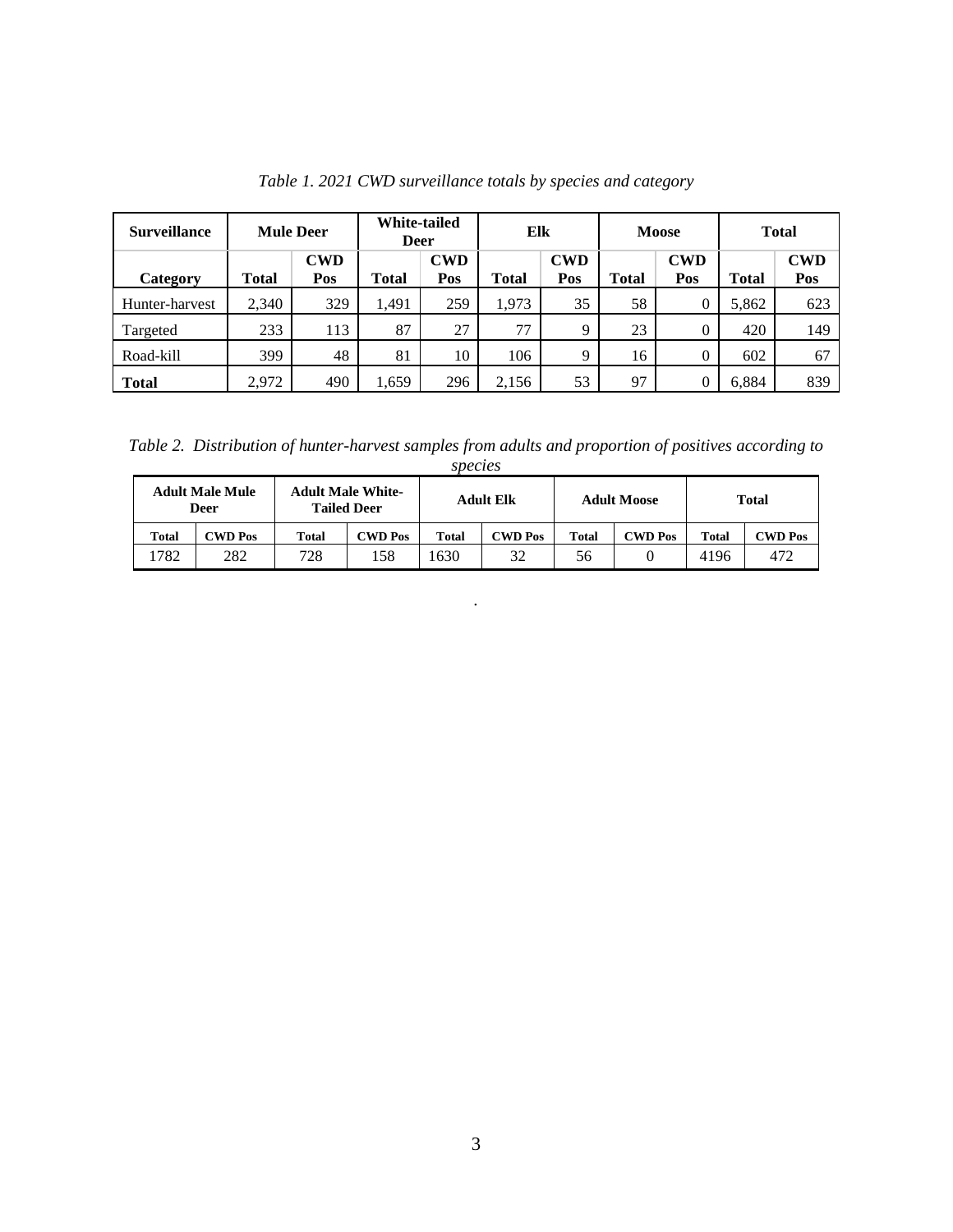# **New CWD Positive Mule Deer (MD) Hunt Areas in 2021**



*Fig. 2. 2021 New and endemic CWD deer hunt areas*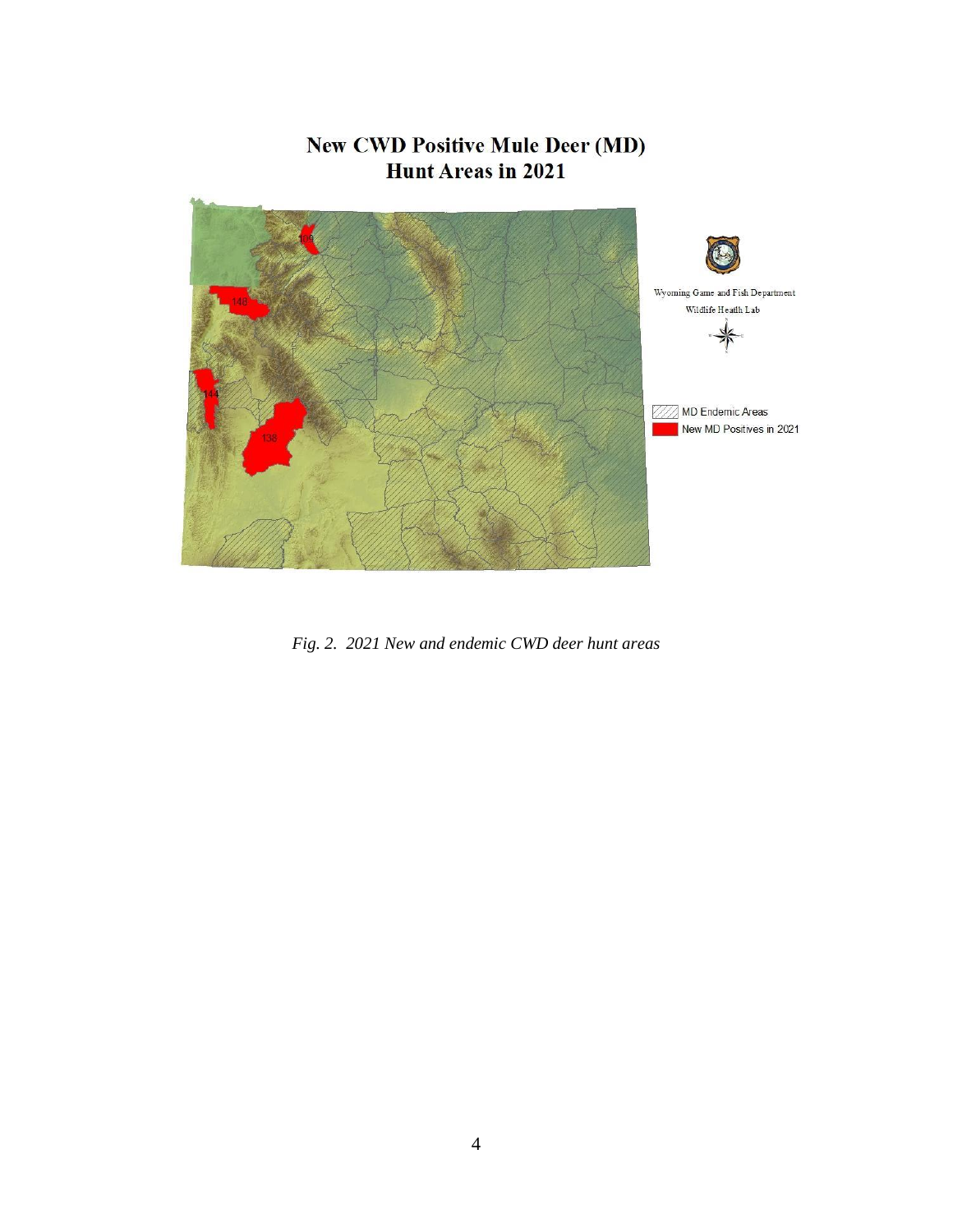

# **New CWD Positive Elk Hunt Areas in 2021**

*Fig. 3. 2021 New and endemic CWD elk hunt areas*

## **Target Deer and Elk Herd Units for 2021**

The 2021 CWD surveillance effort focused on 12 mule deer herd units, one white-tailed deer herd unit, and eight elk herd units within the State. Of the 21 focal herd units, 14 completed their threeyear surveillance effort in 2021. Ten of those herd units were able to meet the surveillance goal of 200 samples, and the remainder obtained at least 85% of the goal (Table 3). The Wyoming Range and Sublette mule deer herds, along with the Afton, Fall Creek, and Jackson elk herds are annually sampled at an adequate level and do not fall within the three-year limitation.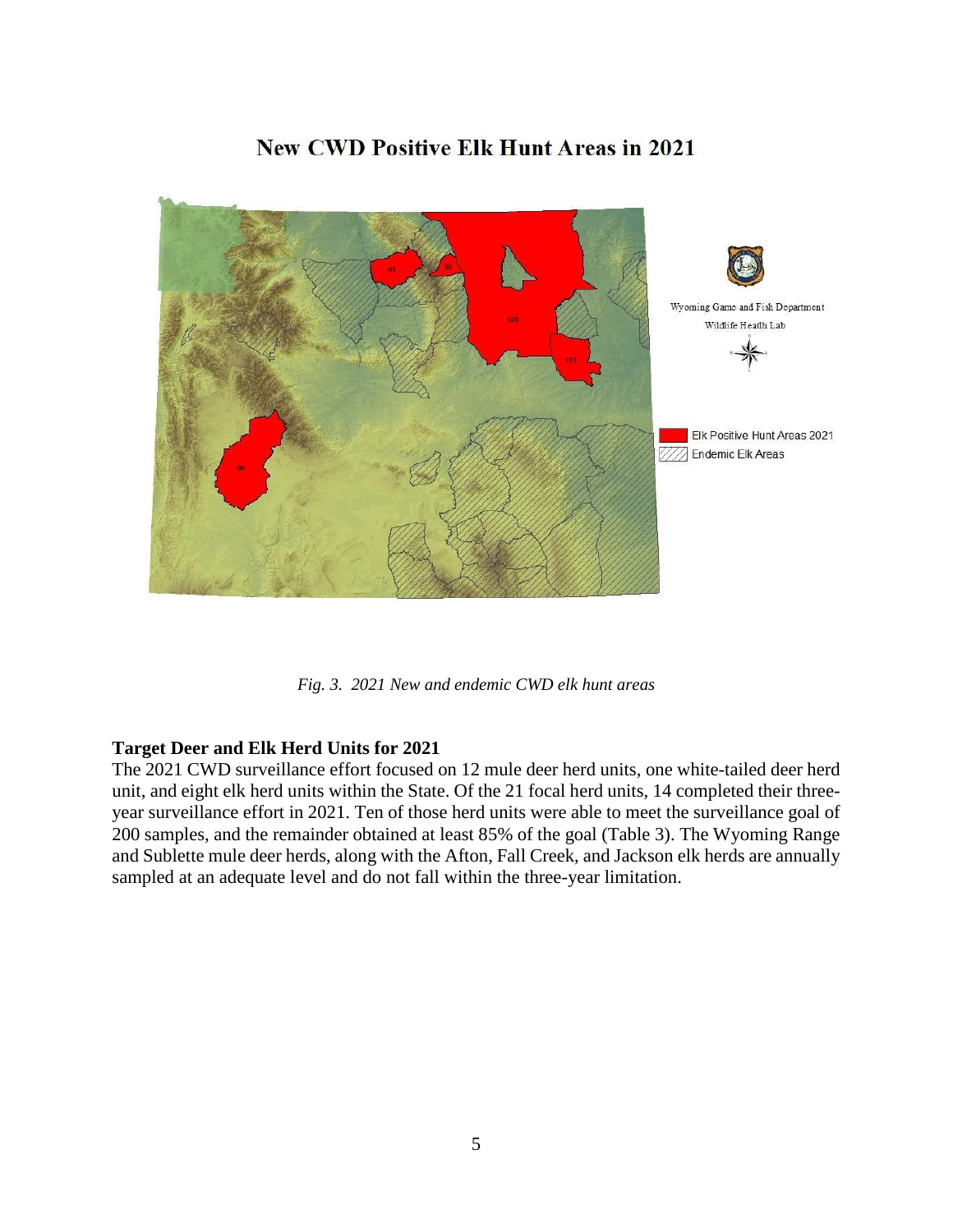*Table 3. Total CWD samples tested from hunter harvested adult mule deer bucks, white-tailed deer bucks (WTD) and adult elk. Percent of total surveillance goal out of 200 in parenthesis. See Figures 5 & 6 for herd unit locations.* 

| <b>Herd Unit Name</b>     | <b>Year of Targeted</b><br><b>Surveillance (1-3)</b> | <b>Samples Tested from Targeted</b><br>Years (percent of 200 goal) |       |  |  |  |  |  |
|---------------------------|------------------------------------------------------|--------------------------------------------------------------------|-------|--|--|--|--|--|
| <b>Deer</b>               |                                                      |                                                                    |       |  |  |  |  |  |
| <b>Bates Hole/Hat Six</b> |                                                      | 29 (15%)                                                           | 25.7% |  |  |  |  |  |
| <b>Black Hills</b>        |                                                      | 89 (45%)                                                           | 7.9%  |  |  |  |  |  |
| <b>Black Hills (WTD)</b>  | 3                                                    | 270 (135%)                                                         | 7.4%  |  |  |  |  |  |
| Greybull River            | $\overline{2}$                                       | 101 (51%)                                                          | 43.7% |  |  |  |  |  |
| North Bighorn             | 3                                                    | 203 (102%)                                                         | 12.3% |  |  |  |  |  |
| Paintrock                 | 3                                                    | 212 (106%)                                                         | 18.4% |  |  |  |  |  |
| <b>Upper Powder River</b> | 3                                                    | 231 (116%)                                                         | 18.6% |  |  |  |  |  |
| Project                   | $\overline{2}$                                       | 90 (45%)                                                           | 65.7% |  |  |  |  |  |
| <b>Pumpkin Buttes</b>     | 3                                                    | 170 (85%)                                                          | 14.1% |  |  |  |  |  |
| Sheep Mountain            | 3                                                    | 170 (85%)                                                          | 14.7% |  |  |  |  |  |
| Sublette                  | 3                                                    | 329 (165%)                                                         | 0.9%  |  |  |  |  |  |
| Sweetwater                | 3                                                    | 195 (98%)                                                          | 4.6%  |  |  |  |  |  |
| <b>Wyoming Range</b>      | 3                                                    | 300 (150%)                                                         | 0.3%  |  |  |  |  |  |
| Elk                       |                                                      |                                                                    |       |  |  |  |  |  |
| **Afton                   | 3                                                    | 204 (102%)                                                         | 0.0%  |  |  |  |  |  |
| **Fall Creek              | 3                                                    | 216 (108%)                                                         | 0.0%  |  |  |  |  |  |
| **Jackson                 | 3                                                    | 815 (408%)                                                         | 0.1%  |  |  |  |  |  |
| Medicine Lodge            | $\mathbf{1}$                                         | 80 (40%)                                                           | 1.7%  |  |  |  |  |  |
| Pinedale                  | 3                                                    | 189 (95%)                                                          | 0.5%  |  |  |  |  |  |
| Sierra Madre              | 3                                                    | 312 (156%)                                                         | 0.6%  |  |  |  |  |  |
| West Green River          | $\overline{2}$                                       | 154 (77%)                                                          | 0.0%  |  |  |  |  |  |
| <b>Wiggins Fork</b>       |                                                      | 83 (42%)                                                           | 1.6%  |  |  |  |  |  |

*\*\*Annually sampled herd units*

### **Monitoring CWD Prevalence**

The WGFD continues to monitor CWD prevalence in all deer and elk herds around the state. The overall five-year CWD prevalence estimates of Wyoming's mule deer herds are in Fig. 4 and elk in Fig. 5. It is important to note that hunter harvest of mule deer is primarily male and therefore prevalence estimates do not account for prevalence in females. Chronic wasting disease prevalence in female mule deer is incomplete in many herd units, but has been shown to be lower than that of males in several herd units where females are harvested, as well as in road-killed surveillance data. Chronic wasting disease prevalence estimates in elk include both adult males and females.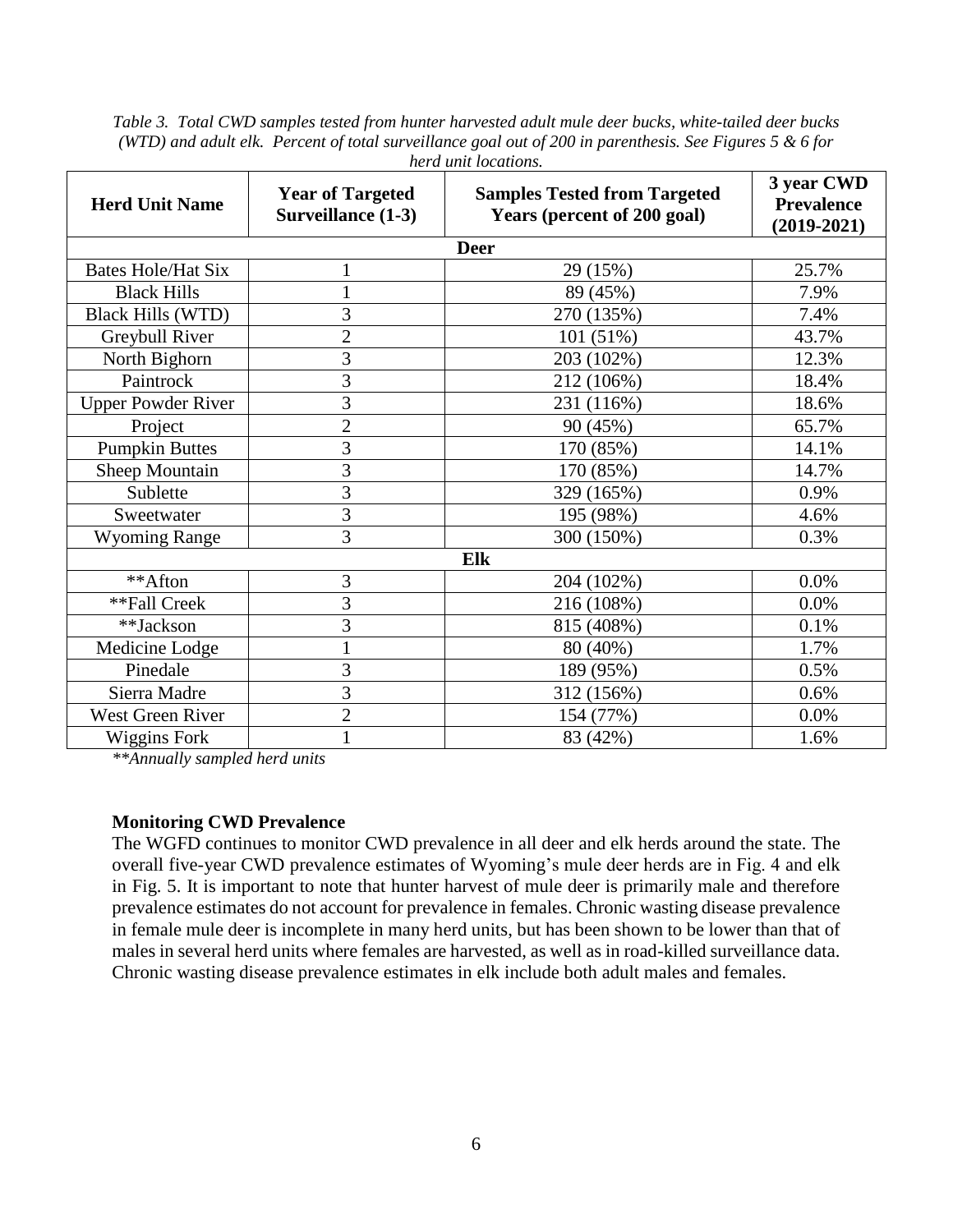

**Chronic Wasting Disease (CWD) Prevalence** 

*Fig 4. Chronic wasting disease prevalence in hunter harvested adult male mule deer by herd unit 2017-2021*



 $^\ast$  Data insufficient if less than  $100\,$  sam ples in a three year period

*Fig 5. Chronic wasting disease prevalence in hunter harvested adult elk*